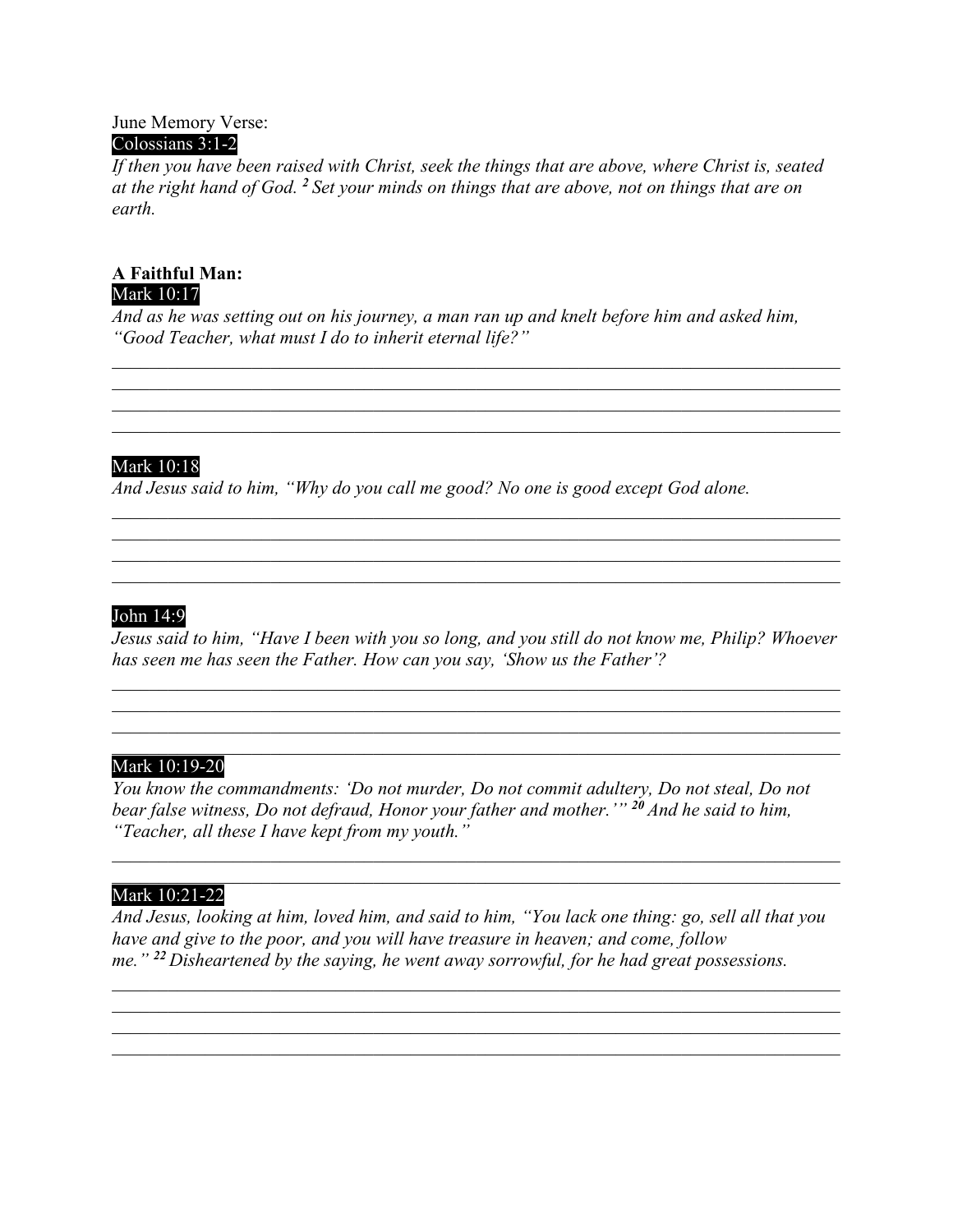# **A Man of Faith:** Mark 5:21-24

*And when Jesus had crossed again in the boat to the other side, a great crowd gathered about him, and he was beside the sea. <sup>22</sup> Then came one of the rulers of the synagogue, Jairus by name, and seeing him, he fell at his feet <sup>23</sup> and implored him earnestly, saying, "My little daughter is at the point of death. Come and lay your hands on her, so that she may be made well and live."<sup>24</sup> And he went with him.And a great crowd followed him and thronged about him.*

\_\_\_\_\_\_\_\_\_\_\_\_\_\_\_\_\_\_\_\_\_\_\_\_\_\_\_\_\_\_\_\_\_\_\_\_\_\_\_\_\_\_\_\_\_\_\_\_\_\_\_\_\_\_\_\_\_\_\_\_\_\_\_\_\_\_\_\_\_\_\_\_\_\_\_\_\_\_

\_\_\_\_\_\_\_\_\_\_\_\_\_\_\_\_\_\_\_\_\_\_\_\_\_\_\_\_\_\_\_\_\_\_\_\_\_\_\_\_\_\_\_\_\_\_\_\_\_\_\_\_\_\_\_\_\_\_\_\_\_\_\_\_\_\_\_\_\_\_\_\_\_\_\_\_\_\_

#### \_\_\_\_\_\_\_\_\_\_\_\_\_\_\_\_\_\_\_\_\_\_\_\_\_\_\_\_\_\_\_\_\_\_\_\_\_\_\_\_\_\_\_\_\_\_\_\_\_\_\_\_\_\_\_\_\_\_\_\_\_\_\_\_\_\_\_\_\_\_\_\_\_\_\_\_\_\_ Mark 5:42

*And immediately the girl got up and began walking (for she was twelve years of age), and they were immediately overcome with amazement.*

\_\_\_\_\_\_\_\_\_\_\_\_\_\_\_\_\_\_\_\_\_\_\_\_\_\_\_\_\_\_\_\_\_\_\_\_\_\_\_\_\_\_\_\_\_\_\_\_\_\_\_\_\_\_\_\_\_\_\_\_\_\_\_\_\_\_\_\_\_\_\_\_\_\_\_\_\_\_

#### \_\_\_\_\_\_\_\_\_\_\_\_\_\_\_\_\_\_\_\_\_\_\_\_\_\_\_\_\_\_\_\_\_\_\_\_\_\_\_\_\_\_\_\_\_\_\_\_\_\_\_\_\_\_\_\_\_\_\_\_\_\_\_\_\_\_\_\_\_\_\_\_\_\_\_\_\_\_ Mark 5:35-43

*While he was still speaking, there came from the ruler's house some who said, "Your daughter is dead. Why trouble the Teacher any further?" <sup>36</sup> But overhearing what they said, Jesus said to the ruler of the synagogue, "Do not fear, only believe." <sup>37</sup> And he allowed no one to follow him except Peter and James and John the brother of James.<sup>38</sup> They came to the house of the ruler of the synagogue, and Jesus saw a commotion, people weeping and wailing loudly. <sup>39</sup> And when he had entered, he said to them, "Why are you making a commotion and weeping? The child is not dead but sleeping." <sup>40</sup> And they laughed at him. But he put them all outside and took the child's father and mother and those who were with him and went in where the child was. <sup>41</sup> Taking her by the hand he said to her, "Talitha cumi," which means, "Little girl, I say to you, arise." <sup>42</sup> And immediately the girl got up and began walking (for she was twelve years of age), and they were immediately overcome with amazement. <sup>43</sup> And he strictly charged them that no one should know this, and told them to give her something to eat.*

\_\_\_\_\_\_\_\_\_\_\_\_\_\_\_\_\_\_\_\_\_\_\_\_\_\_\_\_\_\_\_\_\_\_\_\_\_\_\_\_\_\_\_\_\_\_\_\_\_\_\_\_\_\_\_\_\_\_\_\_\_\_\_\_\_\_\_\_\_\_\_\_\_\_\_\_\_\_ \_\_\_\_\_\_\_\_\_\_\_\_\_\_\_\_\_\_\_\_\_\_\_\_\_\_\_\_\_\_\_\_\_\_\_\_\_\_\_\_\_\_\_\_\_\_\_\_\_\_\_\_\_\_\_\_\_\_\_\_\_\_\_\_\_\_\_\_\_\_\_\_\_\_\_\_\_\_

\_\_\_\_\_\_\_\_\_\_\_\_\_\_\_\_\_\_\_\_\_\_\_\_\_\_\_\_\_\_\_\_\_\_\_\_\_\_\_\_\_\_\_\_\_\_\_\_\_\_\_\_\_\_\_\_\_\_\_\_\_\_\_\_\_\_\_\_\_\_\_\_\_\_\_\_\_\_

\_\_\_\_\_\_\_\_\_\_\_\_\_\_\_\_\_\_\_\_\_\_\_\_\_\_\_\_\_\_\_\_\_\_\_\_\_\_\_\_\_\_\_\_\_\_\_\_\_\_\_\_\_\_\_\_\_\_\_\_\_\_\_\_\_\_\_\_\_\_\_\_\_\_\_\_\_\_

\_\_\_\_\_\_\_\_\_\_\_\_\_\_\_\_\_\_\_\_\_\_\_\_\_\_\_\_\_\_\_\_\_\_\_\_\_\_\_\_\_\_\_\_\_\_\_\_\_\_\_\_\_\_\_\_\_\_\_\_\_\_\_\_\_\_\_\_\_\_\_\_\_\_\_\_\_\_

## Mark 8:36

*For what does it profit a man to gain the whole world and forfeit his soul?*